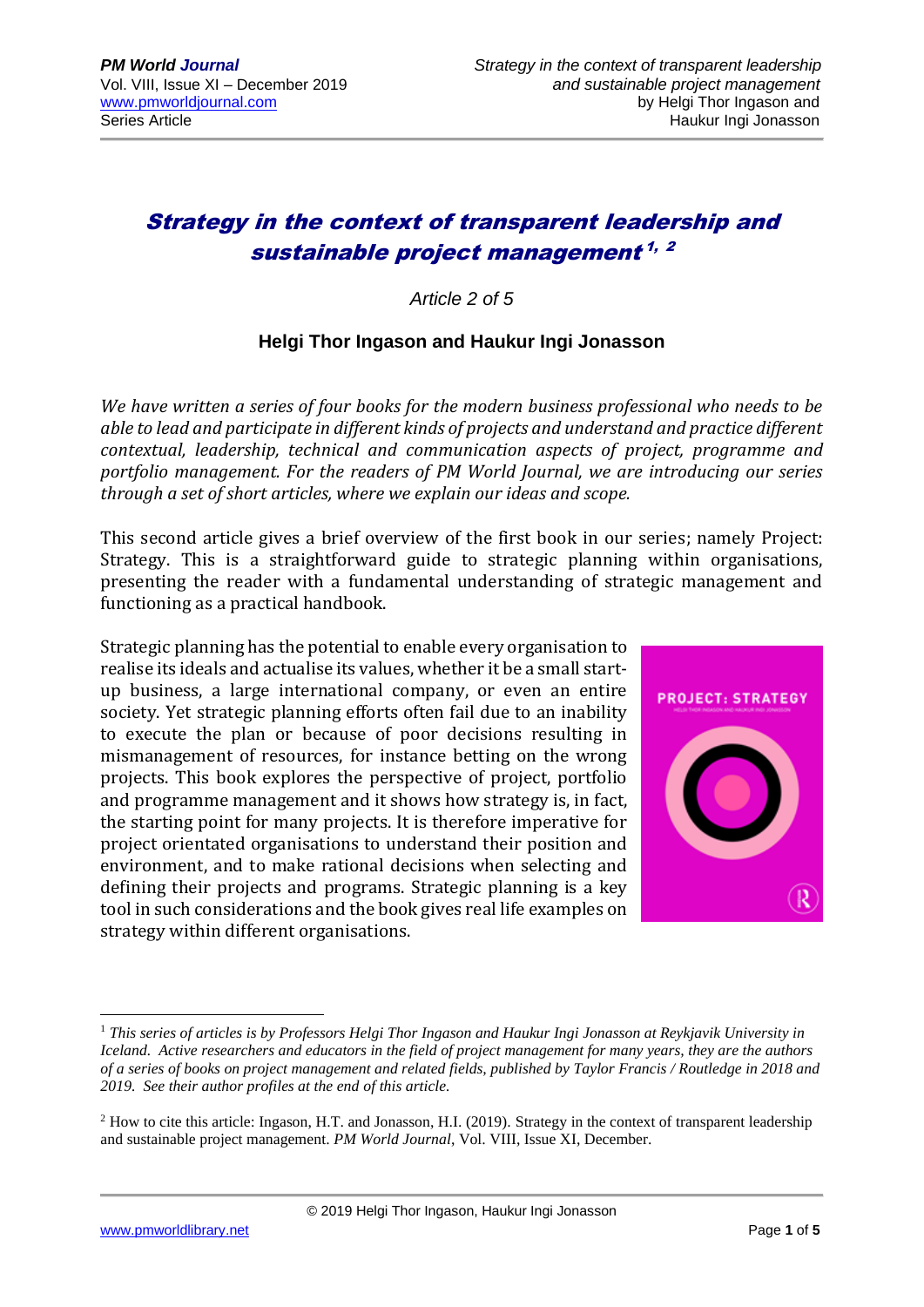We have written the book to be a practical handbook on strategic planning in organisations of any size, from small start-ups to large corporations and will be of interest to professionals in management and specialist positions within knowledge-based organisations in all sectors. Within such organisations, managers, specialists and in fact all employees are active participants in continuous strategic planning and are expected to contribute to it. Everyone must thus be familiar with the basic aspects of strategic planning and able to apply these skills, either as a leader or participant, and the book facilitates this. The book is also wellsuited as a basic textbook in strategic planning at undergraduate and graduate level, and its exploration of open strategic planning on a social level would be of interest to readers in the public sector.

The focus on strategic planning in context with project, portfolio and programme management is not a part of the traditional project management literature, which focuses on the project as such and pays much less attention to the decision-making processes of organisations or how projects are selected. It is however a well-known fact that one of the major reasons for project failure has to do with a lack of strategic alignment between the organisation's strategic objectives and its programmes, portfolios and projects, and this text therefore provides a necessary perspective into these aspects. Another distinctive feature of the book is its practical focus on how to plan and execute a strategic planning exercise in not only small but also large organisations – even on a national scale. For this purpose, modern themes of collaborative work and open strategy are employed.

The lack of ability to execute strategy is an international problem encountered by every type of organisation. As a discipline and as an approach to managing organisations, the benefits of project management are being increasingly recognised worldwide. We hope that a textbook on strategic planning, written from the perspective of project management, is of interest to readers all over the world.

In our first article, we mentioned our long-time collaborator, Halldor Baldursson whose drawings are an important part of our series. The drawing on the following page gives an overview of our series in whole and the readers can see which part of the drawing relates to our book on strategy.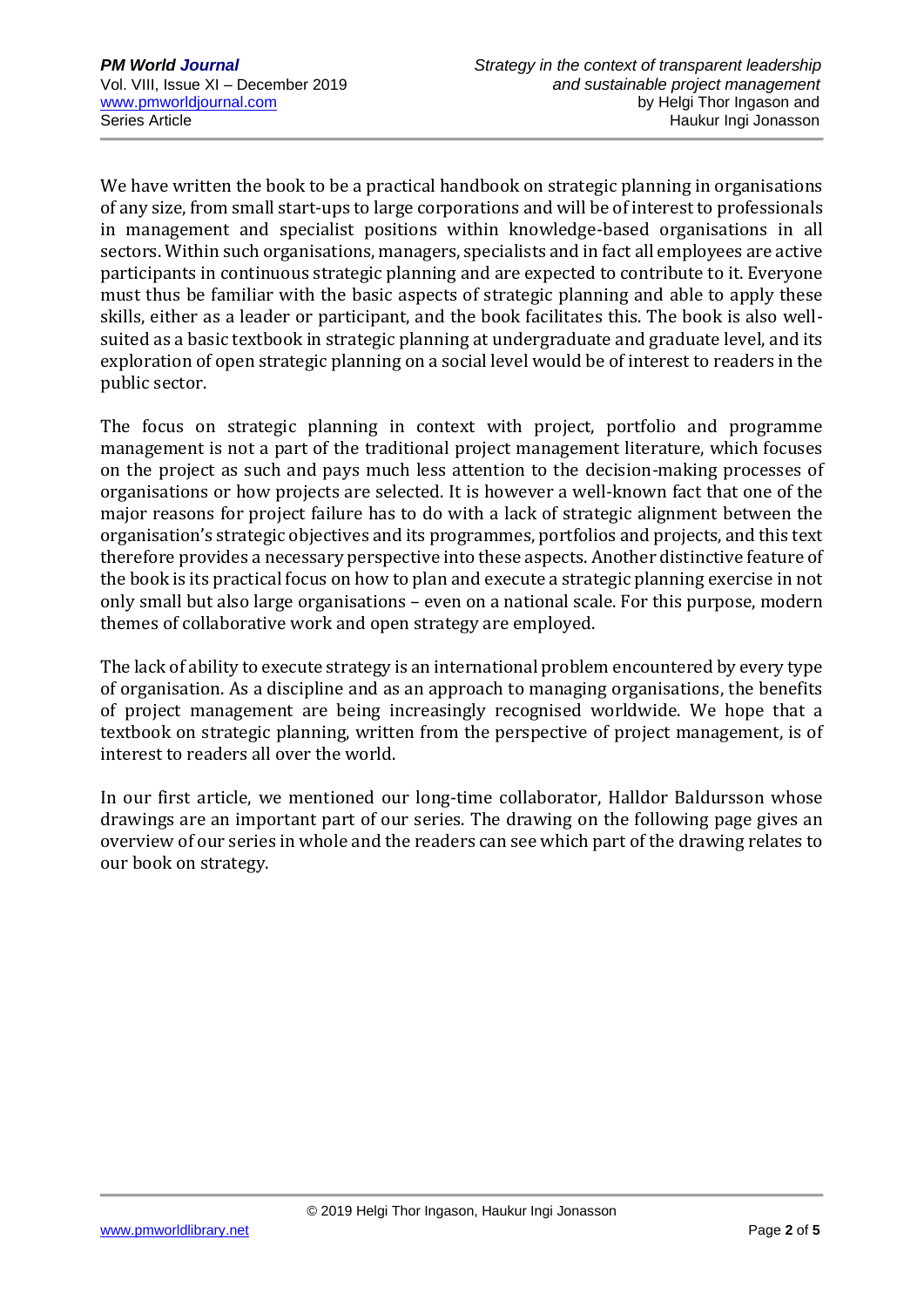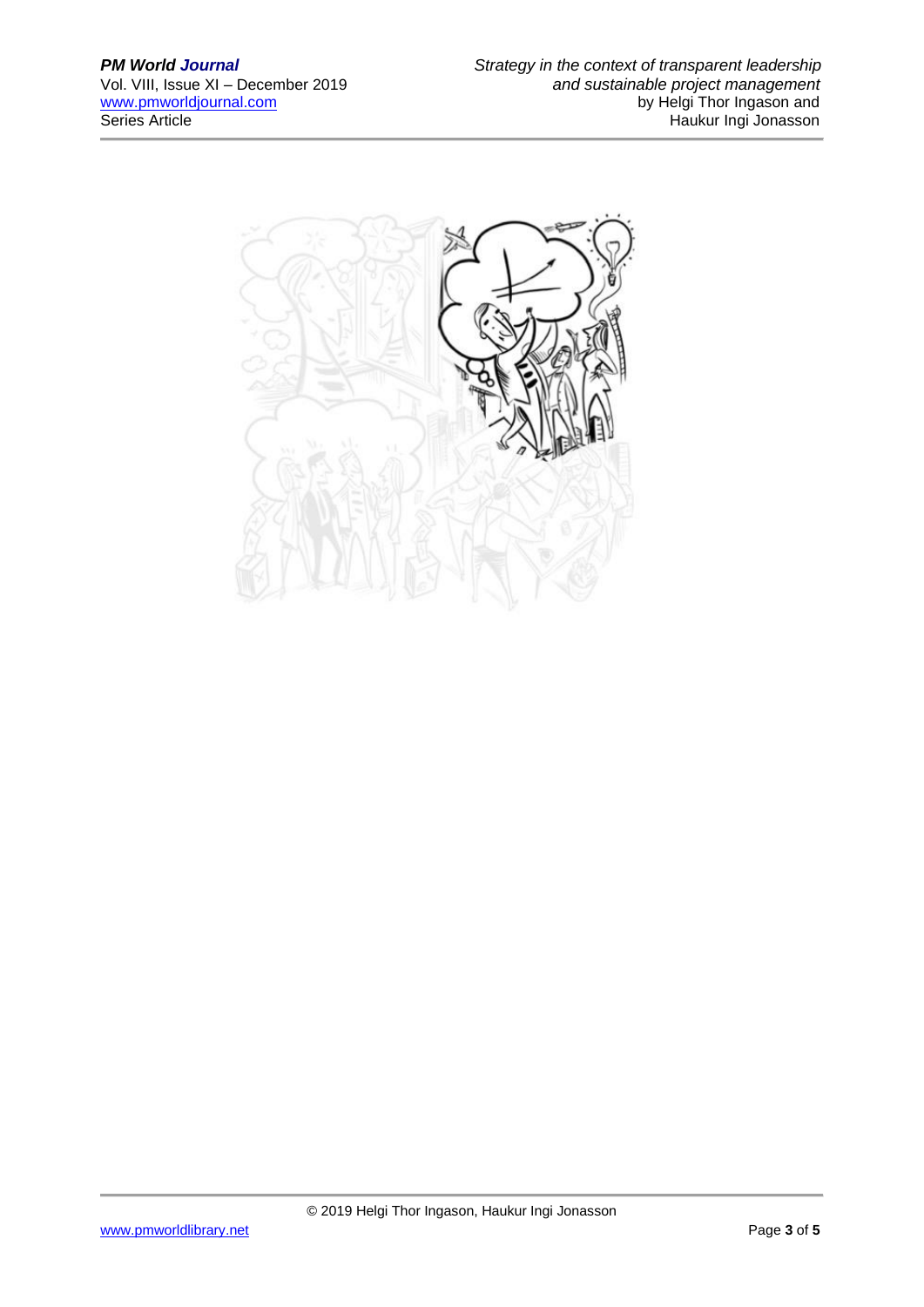## About the Authors



## **Helgi Thor Ingason, PhD**

Professor, Reykjavik University Reykjavik, Iceland



**Helgi Thor Ingason** (b. 1965) holds a PhD in process metallurgy from the Norwegian University of Science and Technology (NTNU), MSc in mechanical and industrial engineering from the University of Iceland and a Stanford Advanced Project Management Certification from Stanford University. He is an IPMA Certified Senior Project Manager (B level).

Dr. Ingason is a professor at Reykjavik University. He is co-head (with Dr. Haukur Ingi Jonasson) of the MPM - Master of Project Management - program at the university. The research fields of Dr. Ingason range from quality- and project management to system dynamics and renewable energy, production, transport and utilization, changes in the energy infrastructure and energy carriers of the future.

Dr. Ingason has reported on his research at conferences and in several reviewed conference and journal papers. He is the co-author of 7 books in the Icelandic language on project management, strategic planning, product development and quality management. He is also coauthor, with Haukur Ingi Jonasson, of the books *Project Ethics* (2013), *Project: Leadership* (2018), *Project: Strategy* (2018), *Project: Communication* (2019) and *Project: Execution* (2019). To learn more about these books, [visit the Routledge publishing site here.](https://www.routledge.com/products/search?keywords=ingason)

Dr. Ingason was interim CEO of Orkuveita Reykjavikur (Reykjavik Energy) from 2010 to 2011. A co-founder of Nordica Consulting Group, Dr. Ingason is a management consultant and a recognized speaker. In his spare time he plays piano and accordion with the South River Band [\(www.southriverband.com\)](http://www.southriverband.com/), and Kólga [\(www.kolga.band\)](http://www.kolga.band/), two Icelandic world music ensembles.

More information on Dr. Ingason can be found on [www.academia.edu](http://www.academia.edu/) and on [www.helgithoringason.com.](http://www.helgithoringason.com/) Information about the MPM program at the University of Reykjavik can be found at [http://en.ru.is/mpm/why-mpm/.](http://en.ru.is/mpm/why-mpm/) Dr. Ingason can be contacted at [helgithor@ru.is.](mailto:helgithor@ru.is)